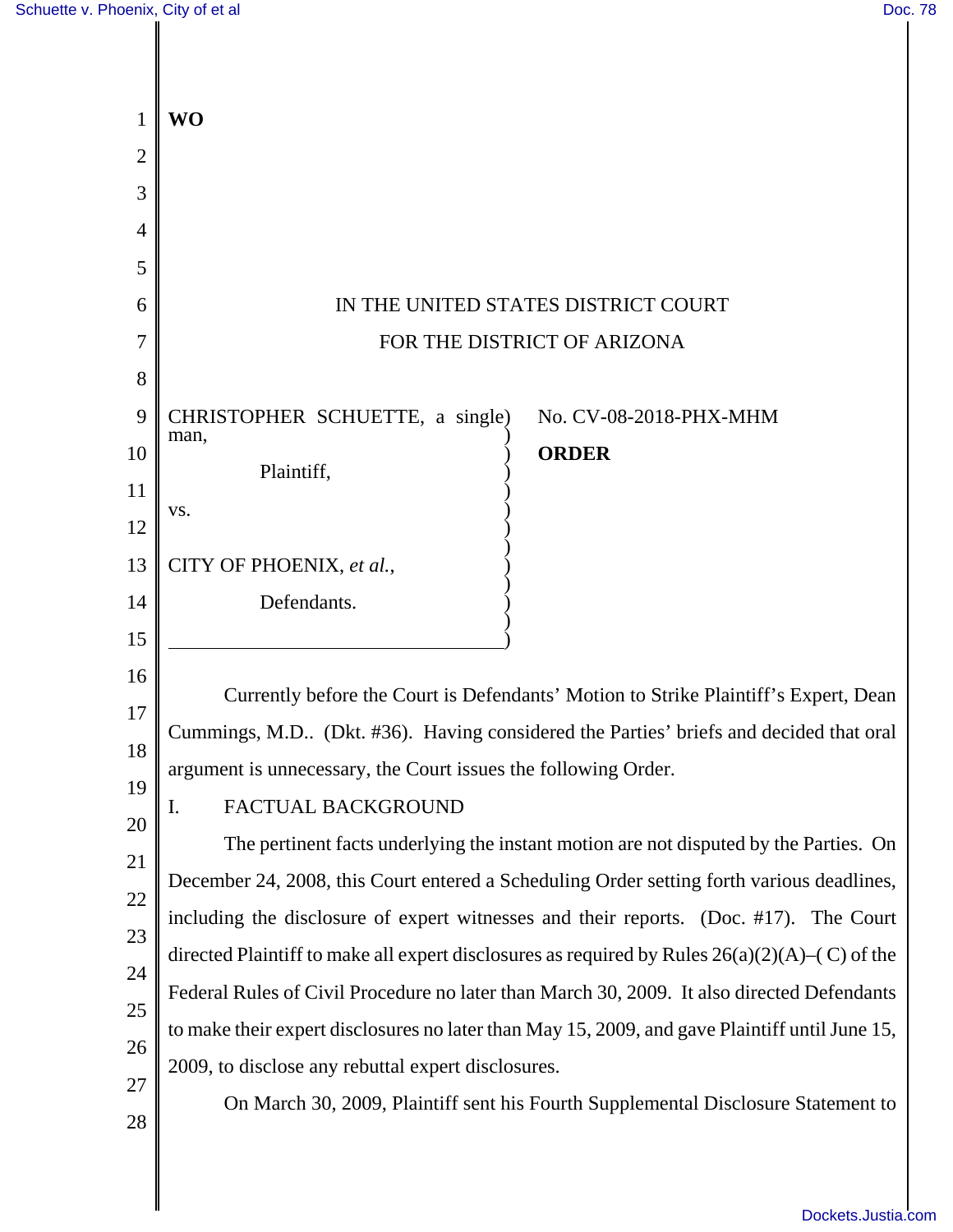1 2 3 4 5 6 7 8 9 10 11 12 Defendant. In that disclosure, Plaintiff identified Dean Cummings, M.D., as an expert witness and disclosed the anticipated subject of Cummings' testimony, but did not provide Defendants with Dr. Cummings' expert report. Instead, Plaintiff notified Defendants that "Schuette will report back to Dr. Cummings [for an Independent Medical Examination] on April 27, 2009 and he will supplement this disclosure with Dr. Cummings [sic] report." After Plaintiff's appointment on April 27, 2009, Cummings prepared his expert report and sent it to Plaintiff, who received the report on May 14, 2009. On May 15, 2009, Defendants disclosed Douglas Hartzler, M.D. as an expert, attaching his expert report to their disclosure. On May 22, 2009, seven days after he received Dr. Cummings' report, Plaintiff sent Defendants his Seventh Supplemental Disclosure Statement, which included the "Report of Dean Cummings M.D. re Schuette." Finally, the Parties do not dispute that Plaintiff intends to rely on Dr. Cummings as an expert witness, not as a treating physician.

13 II. DISCUSSION

14 15 16 17 18 19 Defendants move that this Court strike Dr. Cummings as an expert and strike his expert report ("Cummings Report") as well. In support of their position, Defendants make two arguments: (1) Plaintiff's disclosure of the Cummings Report was untimely; and (2) Plaintiff's disclosure of Dr. Cummings as an expert does not comply with Rule 26(a)(2). Before addressing the substance of Defendants' arguments, the Court will briefly set forth the applicable legal standard.

20

27

28

1. Legal Standard

21 22 23 Rule 26 of the Federal Rules of Civil Procedure sets forth general provisions governing the discovery process. See generally FED. R. CIV. PRO. R.26. More specifically, rule  $26(a)(2)$  covers the disclosure of expert testimony. Under Rule  $26(a)(2)(B)$ :

- 24 25 26 Unless otherwise stipulated or ordered by the court, this disclosure must be accompanied by a written report — prepared and signed by the witness — if the witness is one retained or specially employed to provide expert testimony in the case or one whose duties as the party's employee regularly involve giving expert testimony. The report must contain:
	- (I) a complete statement of all opinions the witness will express and the basis and reasons for them;
	- (ii) the data or other information considered by the witness in forming them;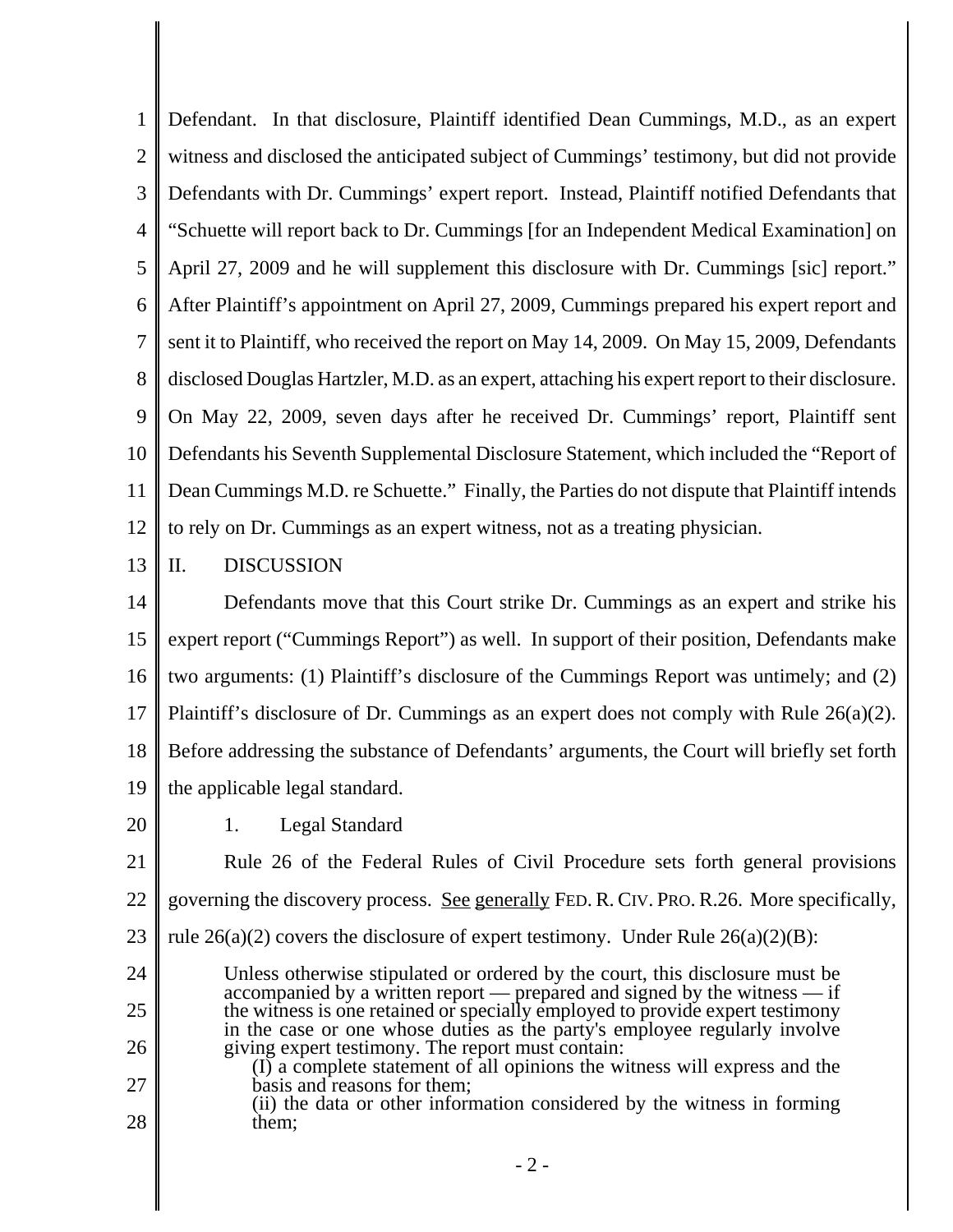|                | (iii) any exhibits that will be used to summarize or support them;<br>(iv) the witness's qualifications, including a list of all publications authored |
|----------------|--------------------------------------------------------------------------------------------------------------------------------------------------------|
| $\overline{2}$ | in the previous 10 years;                                                                                                                              |
| 3              | (v) a fist of all other cases in which, during the previous 4 years, the<br>witness testified as an expert at trial or by deposition; and              |
| $\overline{4}$ | (vi) a statement of the compensation to be paid for the study and testimony<br>in the case.                                                            |
| 5              | All such disclosures must be made pursuant to the timetable set forth in the trial court's                                                             |
| 6              | scheduling order. <u>Id.</u> 26(a)(2)(c) ("A party must make these disclosures at the times and in                                                     |
|                | the sequence that the court orders."). When a party fails to comply with the disclosure                                                                |
| 8              | requirements of Rule 26(a), pursuant to Rule $37(c)(1)$ , "[it] is not allowed to use that                                                             |
| 9              | information or witness to supply evidence on a motion, at a hearing, or at a trial, unless the                                                         |
| 10             | failure was substantially justified or is harmless." Id. $37(c)(1)$ ; see Yeti by Molly, Ltd. v.                                                       |
| 11             | Deckers Outdoor Corp., 259 F.3d 1101, 1107 (9th Cir. 2001) (same). The burden to                                                                       |
| 12             | demonstrate harmlessness lies with the party facing Rule 37(c) sanctions. Yeti by Molly, 259                                                           |
|                | 13   F.3d at 1107.                                                                                                                                     |

14

## 2. Plaintiff's disclosures violated Rule 26

15 16 17 18 19 20 21 22 23 To begin, the Court notes that Plaintiff does not dispute Defendants' allegation that Plaintiff's disclosure of Dr. Cummings as an expert does not substantively comply with Rules 26(a)(2)(iv)–(vi). Specifically, Defendants allege, and Plaintiff has not denied, that the disclosure lacks required information concerning Dr. Cummings' qualifications, including a list of all publications he has authored in the previous ten years, the trials Dr. Cummings has testified at in the last four years, and a statement of the compensation Dr. Cummings is being paid for his work in this case. <u>See</u> FED. R. CIV. PRO. R.  $26(a)(2)(iv)$ –(vi) Having viewed Plaintiff's Fourth Supplemental Disclosure Statement, the Court agrees that the disclosure of Dr. Cummings as an expert does not comply with Rule 26(a)(2).

24 25 26 27 28 Plaintiff does deny that his Fourth Supplemental Disclosure Statement, by failing to disclose the Cummings Report, violated the Court's scheduling order and, as a result, Rule  $26(a)(3)$ . In support of this claim, Plaintiff cites this Court to Yeti by Molly, Ltd. v. Deckers Outdoor Corp. In Yeti by Molly, the Ninth Circuit upheld a district court's decision to strike defendants' expert pursuant to Rule  $37(c)(1)$  where the defendants, based on their mistaken

- 3 -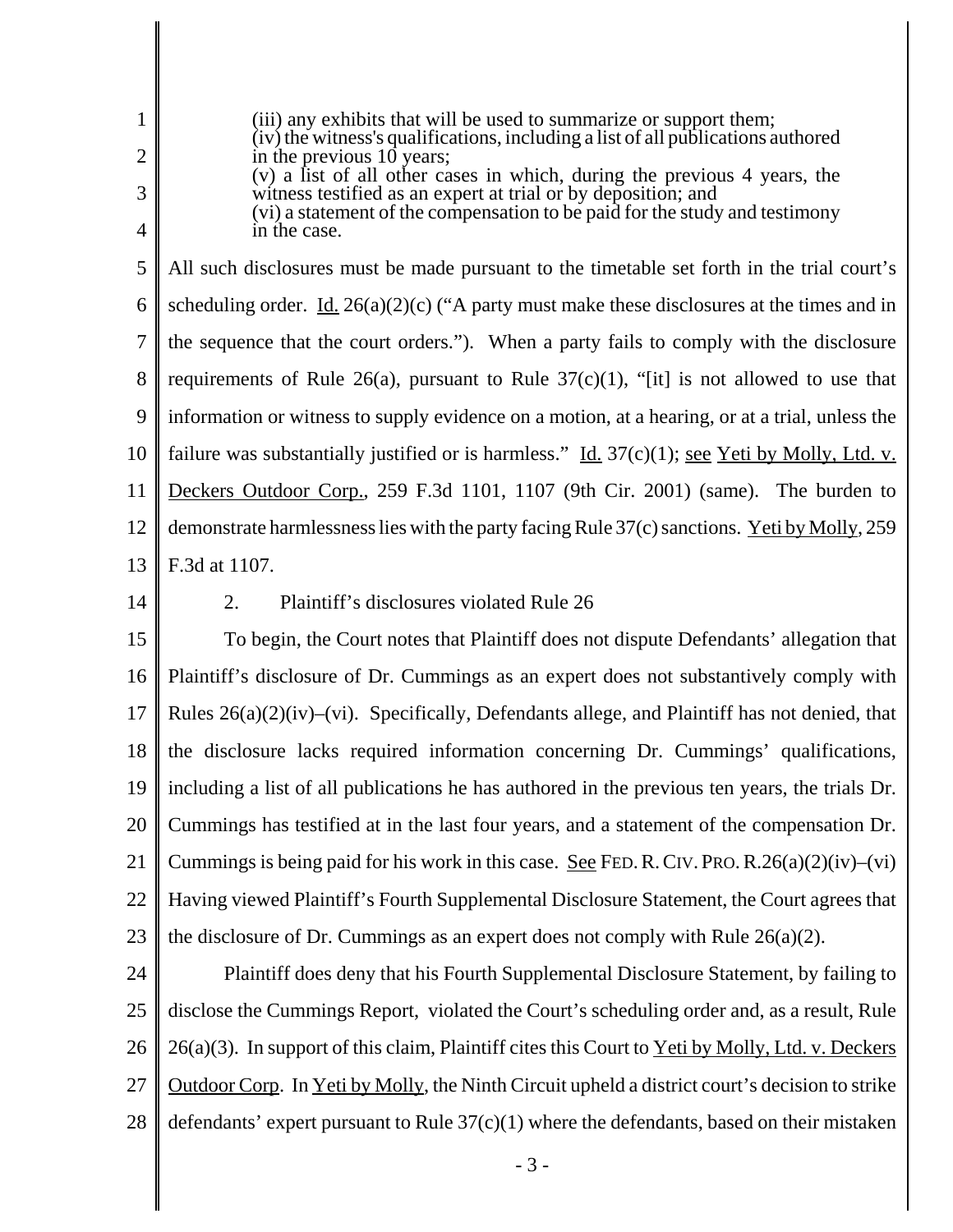1 2 3 4 5 6 7 8 belief that plaintiff would further supplement its expert report, submitted their expert report a year after plaintiff first made its initial disclosure of the report. Id. at 1106. Rejecting the defendant's excuse for their untimely filing, the Ninth Circuit explained that "even if [defendants explanation was] true, defendants could have issued a preliminary report to be supplemented after [plaintiff's expert's] report had been modified or they could have asked for an extension of the discovery deadline." Id.Based on this passage, Plaintiff argues that his conduct did not violate Rule 26(a), characterizing the May 22, 2009, disclosure of the Cummings Report as merely an addendum to his timely preliminary disclosure.

9 10 11 12 13 14 15 16 Yeti by Molly, however, is clearly distinguishable from this case, as Plaintiff did not disclose a preliminary expert report that could later be supplemented, he merely disclosed that a report was forthcoming. Also, the fact that Plaintiff, by his own account, has been diligent in other areas of this case is irrelevant. All that matters for a rule  $26(a)(2)$  analysis is whether or not Plaintiff met the deadlines ordered by this Court, and on this count, Plaintiff clearly "dropped the ball." The facts are clear; Plaintiff disclosed the Cummings Report on May 22, 2009, approximately one and a half months after the disclosure deadline. His conduct clearly violated this Court's Scheduling Order and, as a result, Rule 26(a)(2).

17

2. Plaintiff's violation of Rule 26 was not substantially justified

18 19 20 21 22 23 24 25 26 The Court turns next to the question of whether Plaintiff's failure to comply with Rule 26(a) was substantially justified. In defense of his actions, Plaintiff points out that his Fourth Supplemental Disclosure Statement notified Defendants of his intention to supplement the disclosure of Dr. Cummings with an expert report after Plaintiff's appointment with Dr. Cummings on April 27, 2009. In other words, Plaintiff claims his actions were substantially justified because he gave Defendants notice that the expert report would be late. Plaintiff also notes that he agreed to an accelerated discovery schedule, which made procuring Dr. Cummings' expert report in a timely manner difficult, as getting an appointment with Dr. Cummings prior to March 30, 2009, simply was not feasible.

27 28 These excuses may have been adequate grounds upon which to base a motion for an extension of the discovery disclosure deadline. None of them, however, whether viewed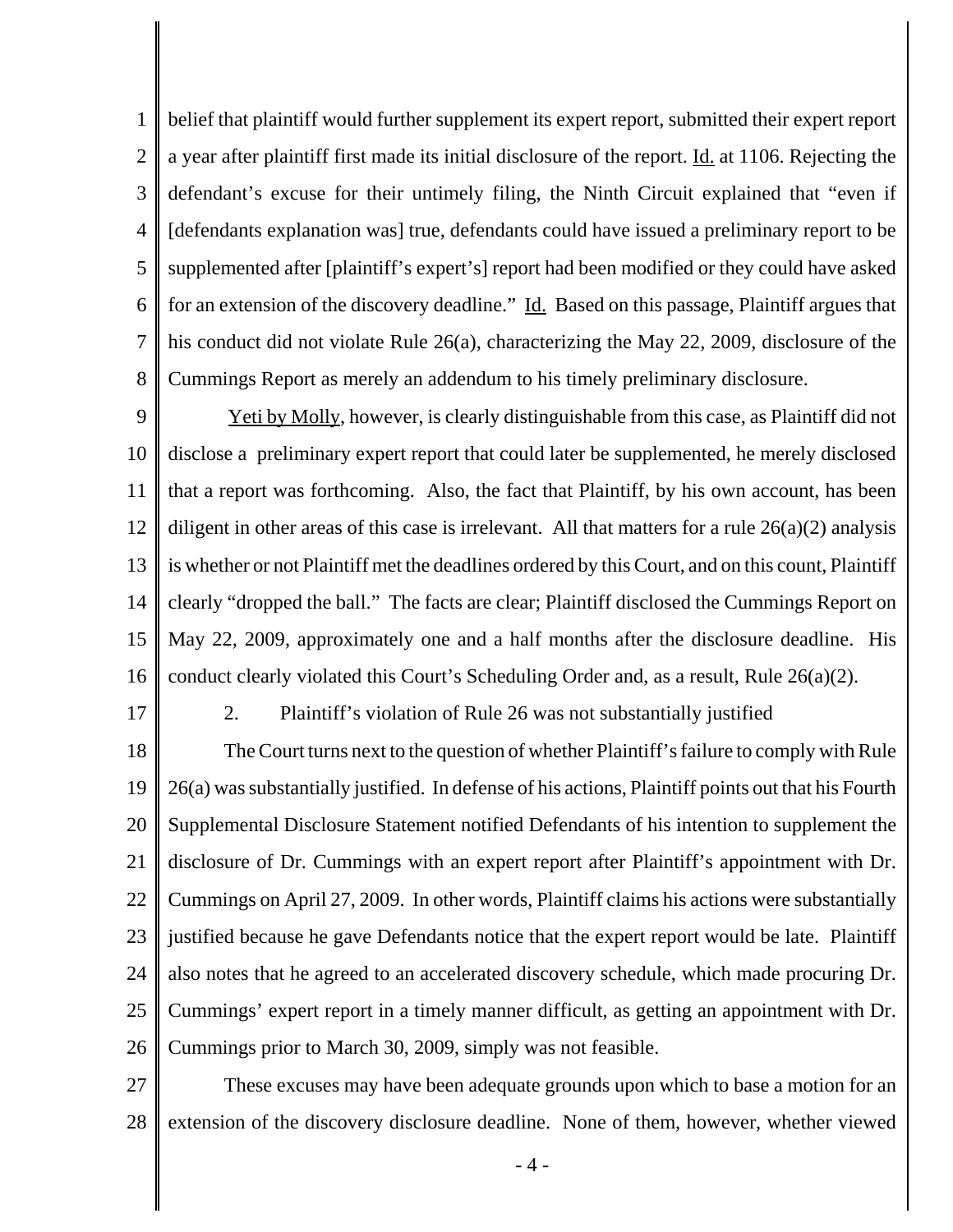1 2 3 4 5 6 7 8 9 10 11 12 13 separately or as a whole, constitute a substantial justification for failing to comply with this Court's Scheduling Order. Unexpected delays are common to litigation; the Court understands this reality. The unpredictable nature of litigation, however, does not excuse missed deadlines. Plaintiff knew that the Cummings Report would not be ready by the disclosure deadline. It was incumbent upon him, then, to notify this Court and ask for more time. See Quevedo v. Trans-Pacific Shipping, Inc., 143 F.3d 1255, 1258 (9th Cir.1998) (upholding district court's strike of plaintiff's expert where plaintiff made late disclosure and did not seek an extension of time). It was not up to Plaintiff to decide what amount of information, short of disclosing the Cummings Report, would satisfy the rules or be adequate for Defendants. Additionally, Plaintiff has offered no explanation for the substantive deficiencies in the Fourth Supplemental Disclosure Statement's disclosure of Dr. Cummings. Accordingly, this Court finds that Plaintiff's failures to comply with Rule 26(a)(2) were not substantially justified.

14

## 3. Plaintiff's violation of Rule 26 is harmless

15 16 17 18 19 20 21 22 Having determined that Plaintiff's failures to comply with Rule 26(a)(2) were not substantially justified, the Court turns next to the question of harm. Defendants argue that Plaintiff untimely disclosure of the Cummings Report harmed them because their expert, Dr. Hartzler, was unable to review, consider, and/or responding to the Cummings Report in formulating his expert report. Plaintiff, on the other hand, counters that the Cummings Report did not contain any new data or underlying facts that had not been previously available to Dr. Hartzler. Additionally, Plaintiff urges that its late disclosure was harmless because Defendants still had ample opportunity to amend Dr. Hartzler's report.

23

24 25 26 27 28 The Court agrees with Defendants that Plaintiff's conduct unfairly and inappropriately forced Dr. Hartzler to prepare his expert report without being able to rely on the Cummings Report. Dr. Hartzler should have been given the opportunity to respond specifically to Dr. Cummings' conclusions and analysis of the relevant data. Absent such an opportunity, Defendant will certainly have been harmed by Plaintiff's conduct. The Court, however, finds that this potential harm can be avoided by a remedy less drastic than striking Dr. Cummings

- 5 -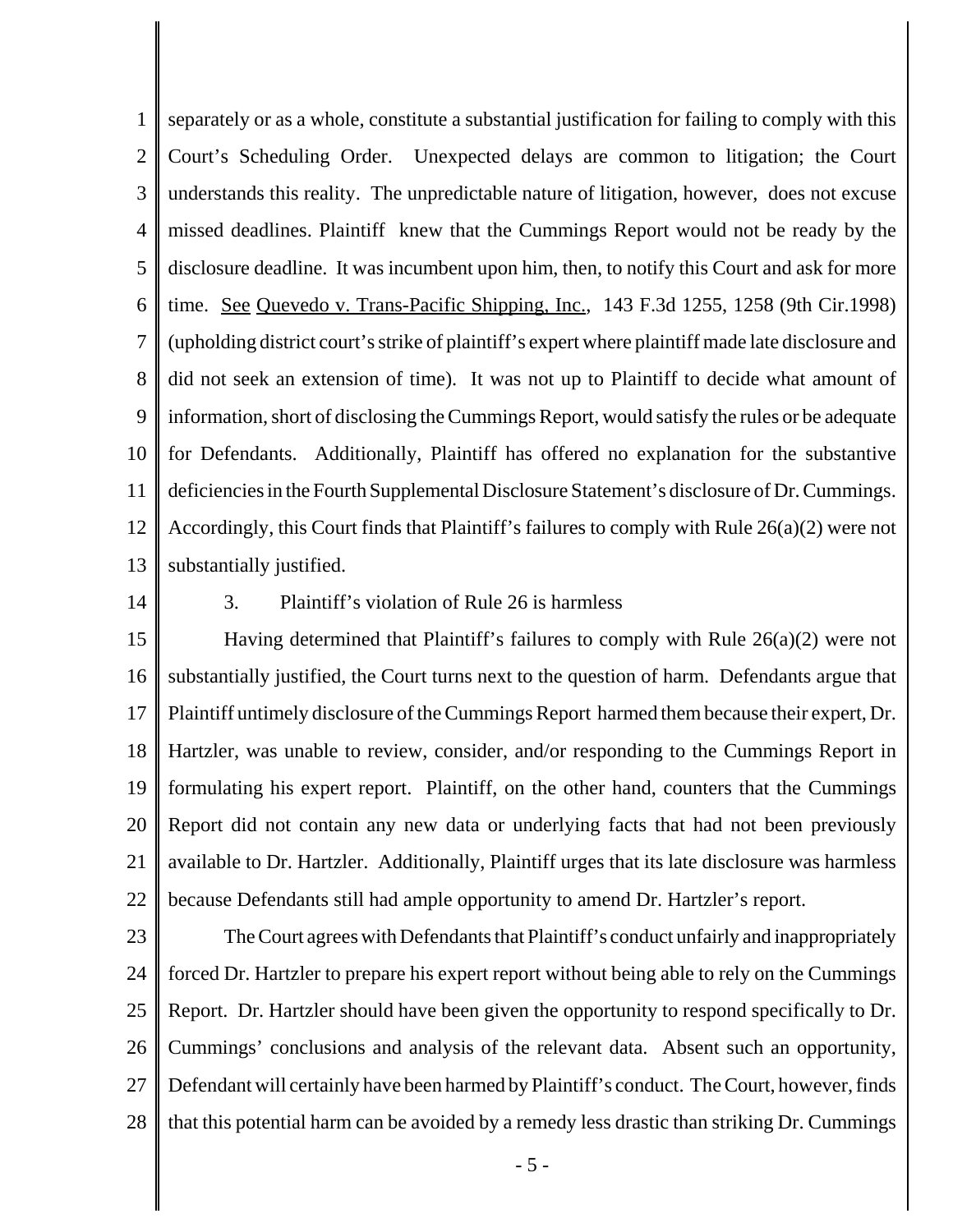1 and his repot.

2 3 4 5 6 7 8 9 10 11 Allowing Defendants an opportunity to submit an amended report will alleviate the potential harm caused by Plaintiff's actions. Cognizant of the expense employing experts entails, the Court also finds that requiring the Defendants to incur additional expenses having Dr. Hartzler's report supplemented would unfairly burden them. Accordingly, at the conclusion of this litigation, the Court will allow Defendants to file a motion to recoup any reasonable attorney's fees and costs incurred in amending Dr. Hartzler's report. Having so decided, the Court will not strike Plaintiff's expert due to the substantive deficiencies in the disclosure statement. As with the timeliness issue, any potential harm caused by Plaintiff's failure to disclose all the necessary information can be cured by allowing Plaintiff to amend its disclosure of Dr. Cummings.

12 13 14 15 16 17 18 19 20 21 22 23 Before concluding, the Court notes its displeasure with both Parties, finding that this matter should have and could have easily been resolved had the Parties demonstrated the requisite levels of communication and cooperation, and better adhered to the Court's rules. As soon as Plaintiff knew his disclosure would be incomplete, he should have notified Defendants and attempted to procure a joint stipulation concerning an extension of time. If that did not resolve the matter, Plaintiff should have filed a motion with this Court seeking an extension of time. Additionally, while certainly the less culpable of the Parties, Defendants could have followed the Court's rules and protocol regarding discovery disputes, bringing this matter to the Court' attention when it occurred. Moving forward, the Court urges the Parties to do their best to resolve disputes and narrow the issues on their own, turning to the Court and this Court's established procedures when they are unable resolve such problems.

24

 $///$ 

- 25
- 26
- 27
- 28